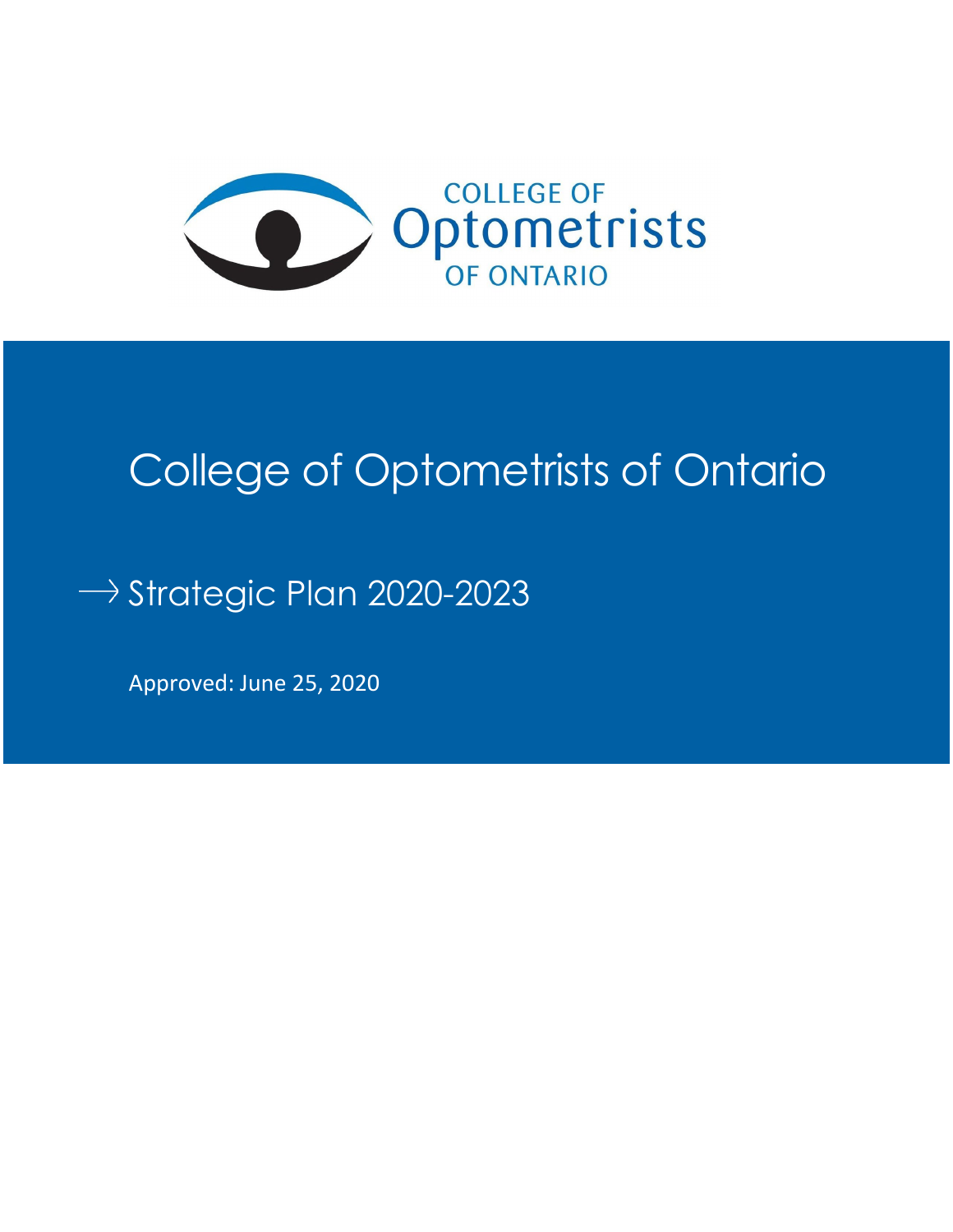

# **Table of Contents**

| 1.0        |                                  |  |  |
|------------|----------------------------------|--|--|
| 1.1<br>1.2 |                                  |  |  |
| 2.0        |                                  |  |  |
| 2.1<br>2.2 | 2.2.1<br>2.2.2<br>2.2.3          |  |  |
| 2.3        | 2.3.1<br>2.3.2<br>2.3.3<br>2.3.4 |  |  |
| 3.0        |                                  |  |  |
|            |                                  |  |  |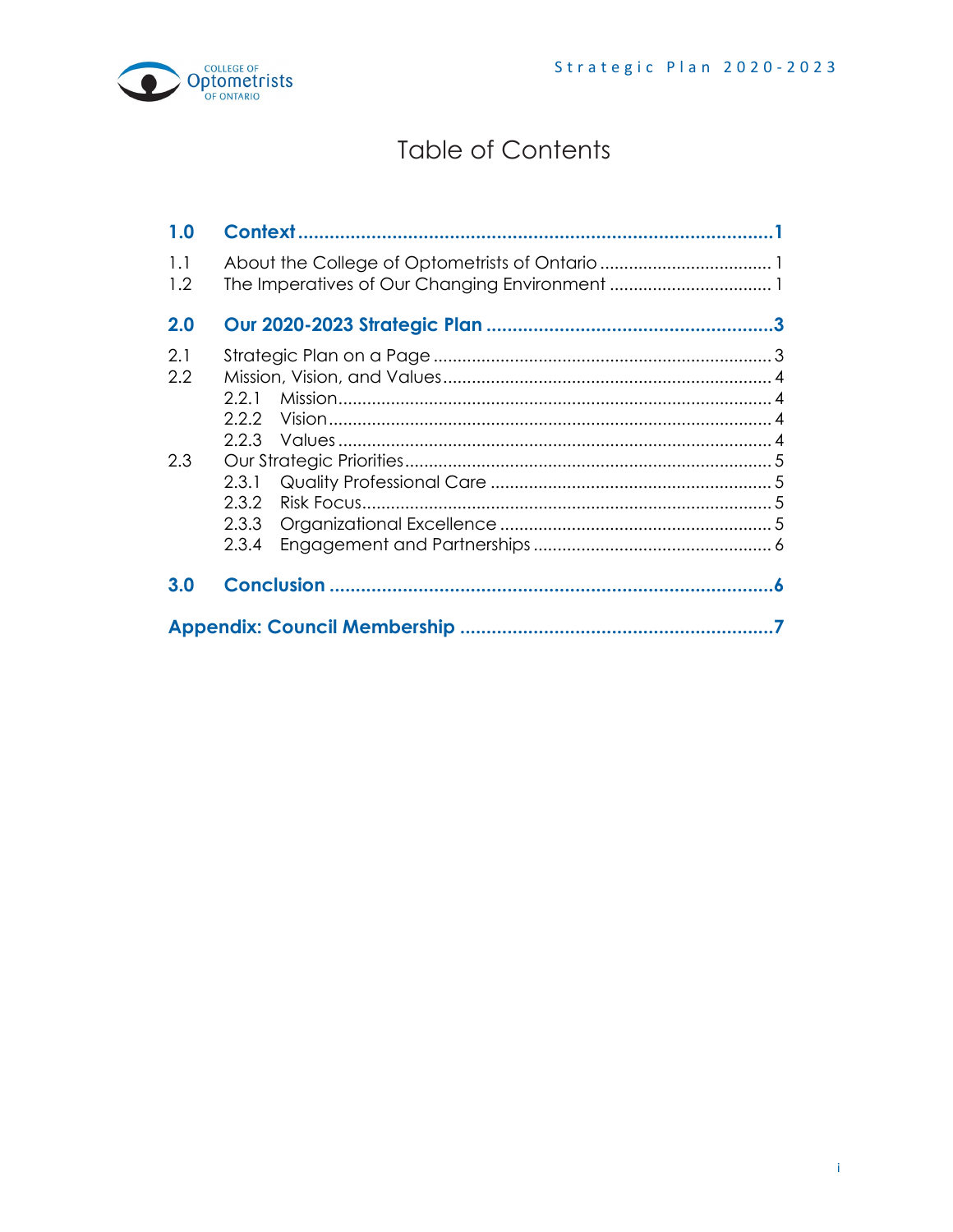

# <span id="page-2-1"></span><span id="page-2-0"></span>1.0 Context

# 1.1 About the College of Optometrists of Ontario

The College of Optometrists of Ontario (hereafter "the College") is the professional regulatory authority responsible for registering (licensing) and governing optometrists in Ontario. The College's authority can be found in legislation including the *Regulated Health Professions Act*  and the *Optometry Act*.

The College's legislated duty is to protect the public interest. There are a number of ways we ensure that optometrists provide quality patient care that meets the standards of practice, including:

- setting the qualifications required to enter practice;
- setting the conditions to maintain registration;
- developing quality assurance programs to promote clinical excellence;
- promoting safe and ethical practice by our members;
- developing professional and ethical standards and guidelines; and
- responding openly, fairly, and with authority when complaints arise.

## <span id="page-2-2"></span>1.2 The Imperatives of Our Changing Environment

The College performs these duties in a rapidly changing environment.

For a start, Ontarians are aging, and with age comes increased risk of vision loss, often due to comorbid conditions. Ontario is also growing ever more diverse, which accentuates the need to ensure equitable access to safe eye care.

Public expectations are changing as well. The public expects to be a partner in its health care, not a passive recipient. Increasingly, patients expect to access health care, eye care, and their health records virtually and be assured their privacy is respected and protected. Regulators are being asked to demonstrate value and be more transparent about their work.

Service delivery models are changing too, often as a result of technological change. Online markets have emerged for prescription eyewear, consistent with public expectations. Meanwhile, a broad array of technologies and supports enable optometrists to provide more and better diagnoses, treatment, and customer service. They also enable the profession to reach more diverse populations – for instance, via telehealth tools – and spend more time with patients, promoting deeper patient interactions.

Such tools also influence the scale at which optometrists and optometric practices operate. As a result, optometrists increasingly work in a variety of settings, requiring more collaboration with other professionals.

As optometric practice changes, the College will need to ensure it anticipates change and sets expectations for the public and practitioners. For us, the following imperatives stand out: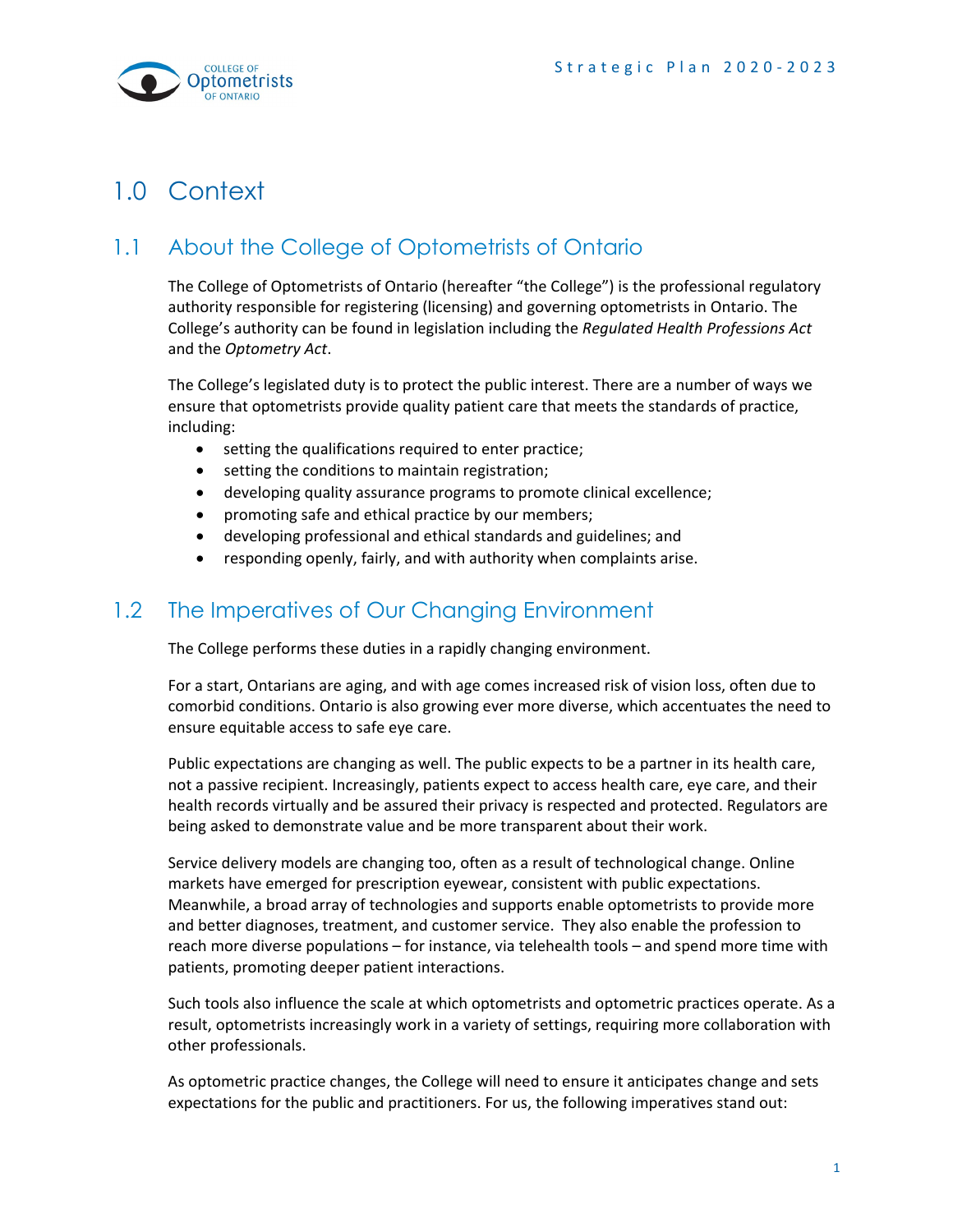

- The College will need to ensure it anticipates changing service delivery models and technologies, monitoring developments, and setting standards and expectations accordingly.
- Both optometrists and the College will need to move beyond communicating to starting conversations with the public, taking advantage of opportunities to engage the public, and listen to feedback about the role of the College.
- The College will need to enhance its stakeholder relationships with bodies that represent other parts of the health system and other health professionals, among others.

These imperatives inform much of this Strategic Plan.

Finally, while monitoring the environment and reevaluating priorities will be critical for eye care in Ontario generally, the COVID-19 pandemic continues as this plan is published and may increase the urgency of these activities over the life of the plan. The pandemic has already taught us lessons that are in line with the direction we have laid out – in particular, that collaboration is key, that we can move quickly when we should, and that regulatory priorities need to be clear, even more so in a crisis.

With the above in mind, we are pleased to present our 2020-2023 Strategic Plan in the pages that follow.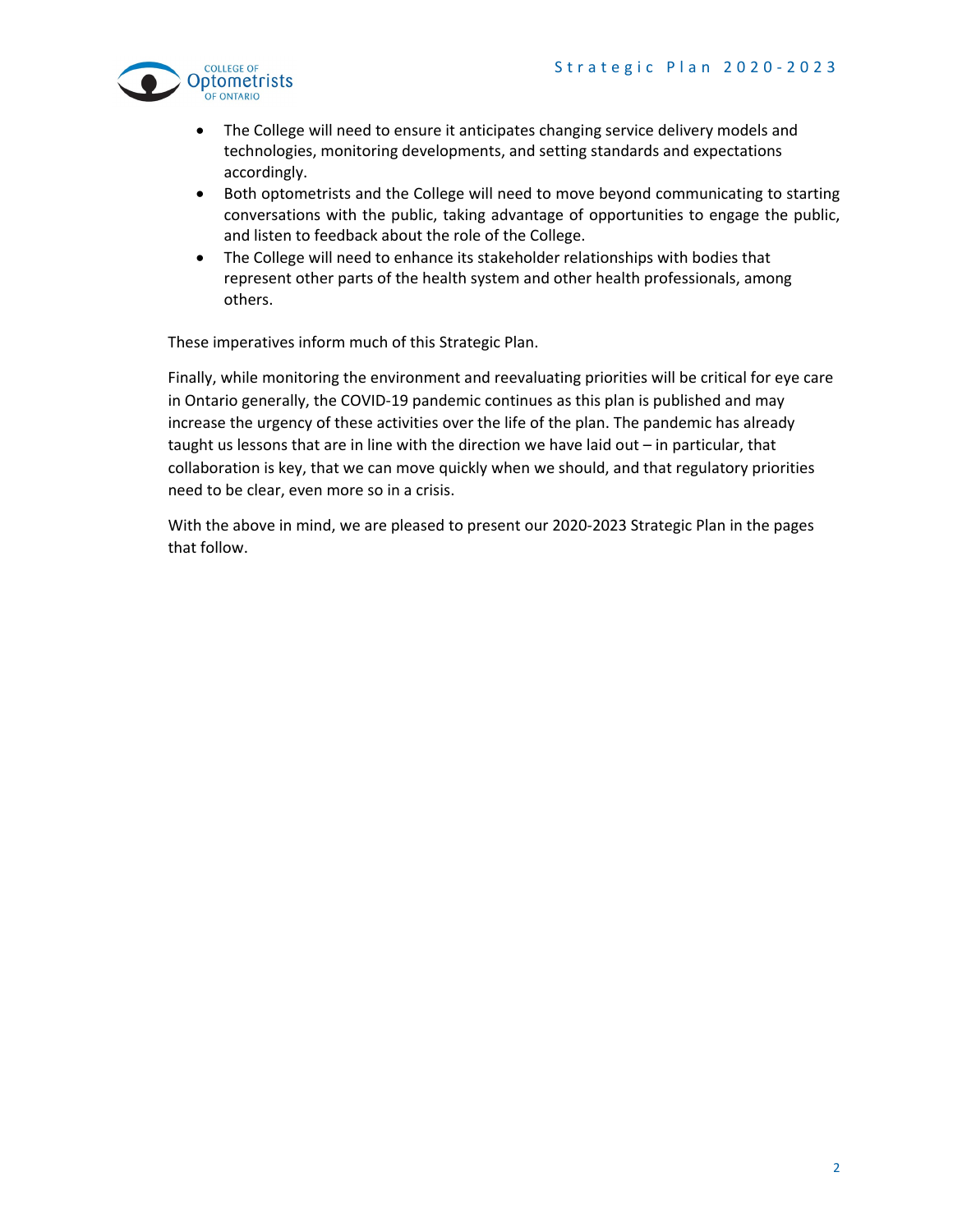

# <span id="page-4-1"></span><span id="page-4-0"></span>2.0 Our 2020-2023 Strategic Plan

### 2.1 Strategic Plan on a Page

To respond to the imperatives described above, we have developed our 2020-2023 Strategic Plan summarized below.



The Mission, Vision, and Values outlined above ground us and push us forward. Embedded in them through the four "quadrants" are the strategic priorities that our organization will focus on to fulfill our Mission and achieve our Vision. We discuss each of these in turn below.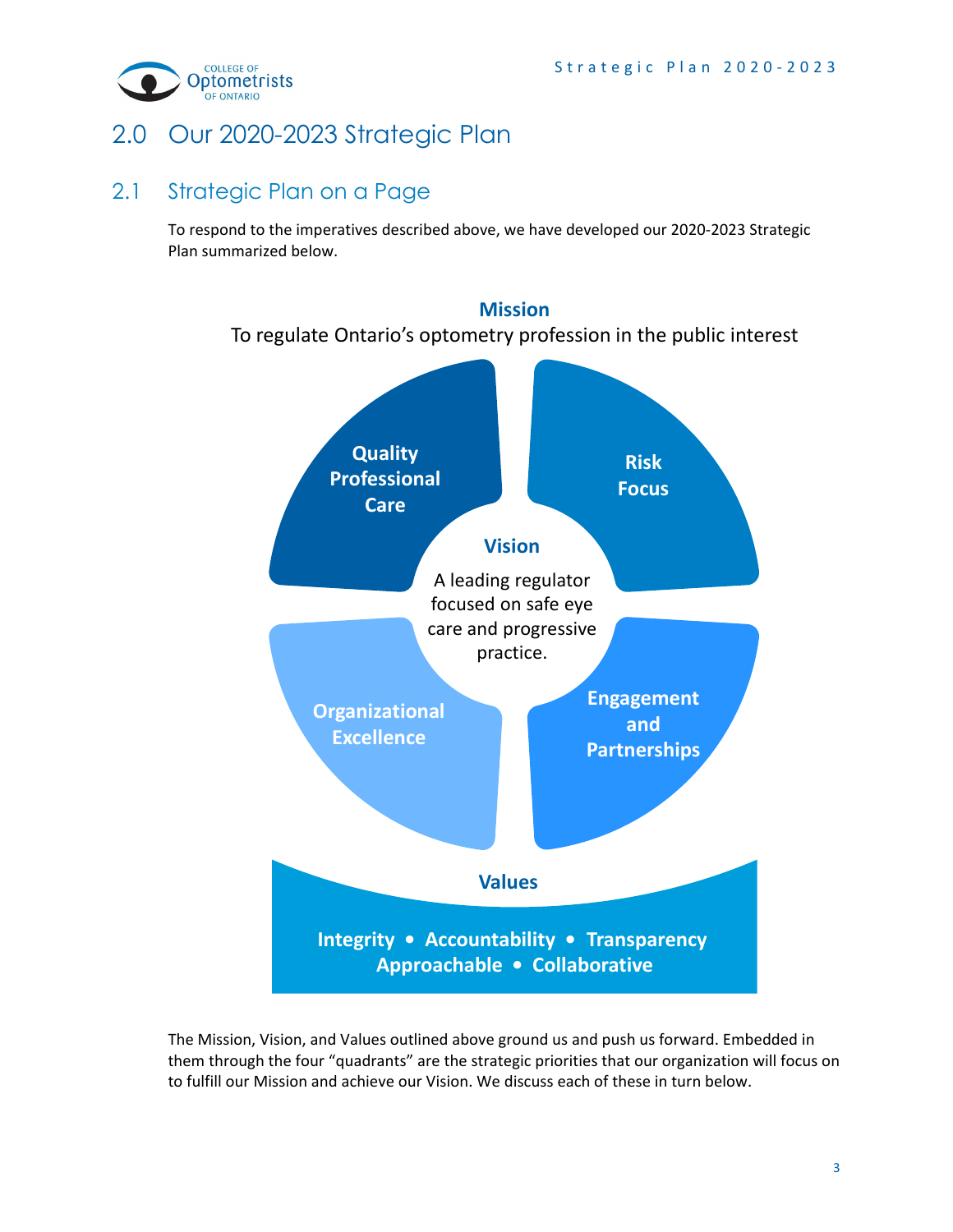

### <span id="page-5-1"></span><span id="page-5-0"></span>2.2 Mission, Vision, and Values

#### 2.2.1 Mission

#### *To regulate Ontario's optometry profession in the public interest.*

Our Mission summarizes our legislated mandate and reflects our commitment to ensuring that the public interest comes first in regulating the profession.

#### <span id="page-5-2"></span>2.2.2 Vision

#### *A leading regulator focused on safe eye care and progressive practice.*

Our new Vision reflects our focus today, what our organization aspires to be, and how we want to inspire optometrists for the future.

With the changing delivery and technology landscape, we envision the College being more responsive, gathering more and better data, and taking advantage of the most advanced regulatory tools and techniques to fulfill its mission. Being "a leading regulator" in these and other respects is therefore an aspiration for the College going forward.

At the same time, we recognize that much of our day-to-day role as a regulator concerns safety. This will always remain a focus.

Looking to the future, the same tools that focus our attention on safety – qualification, quality performance, standards, and others – also give us the means to promote progressive practice and excellence in eye care across Ontario.

#### <span id="page-5-3"></span>2.2.3 Values

#### *Integrity • Accountability • Transparency*

#### *Approachable • Collaborative*

Our Values represent the culture, norms, and attitudes we want to see reflected throughout our organization. Our mandate demands that we act with *integrity* and that we hold ourselves and others *accountable* for meeting expectations and duties. *Transparency* helps our stakeholders ensure that we are acting according to these values.

Regulators are given certain powers to act in the public interest. At the same time, they need to be open to feedback from others, whether they be members of the public, optometrists, or other stakeholders. With this in mind, we are committed to being *approachable* and *collaborative* in dealing with our many stakeholders.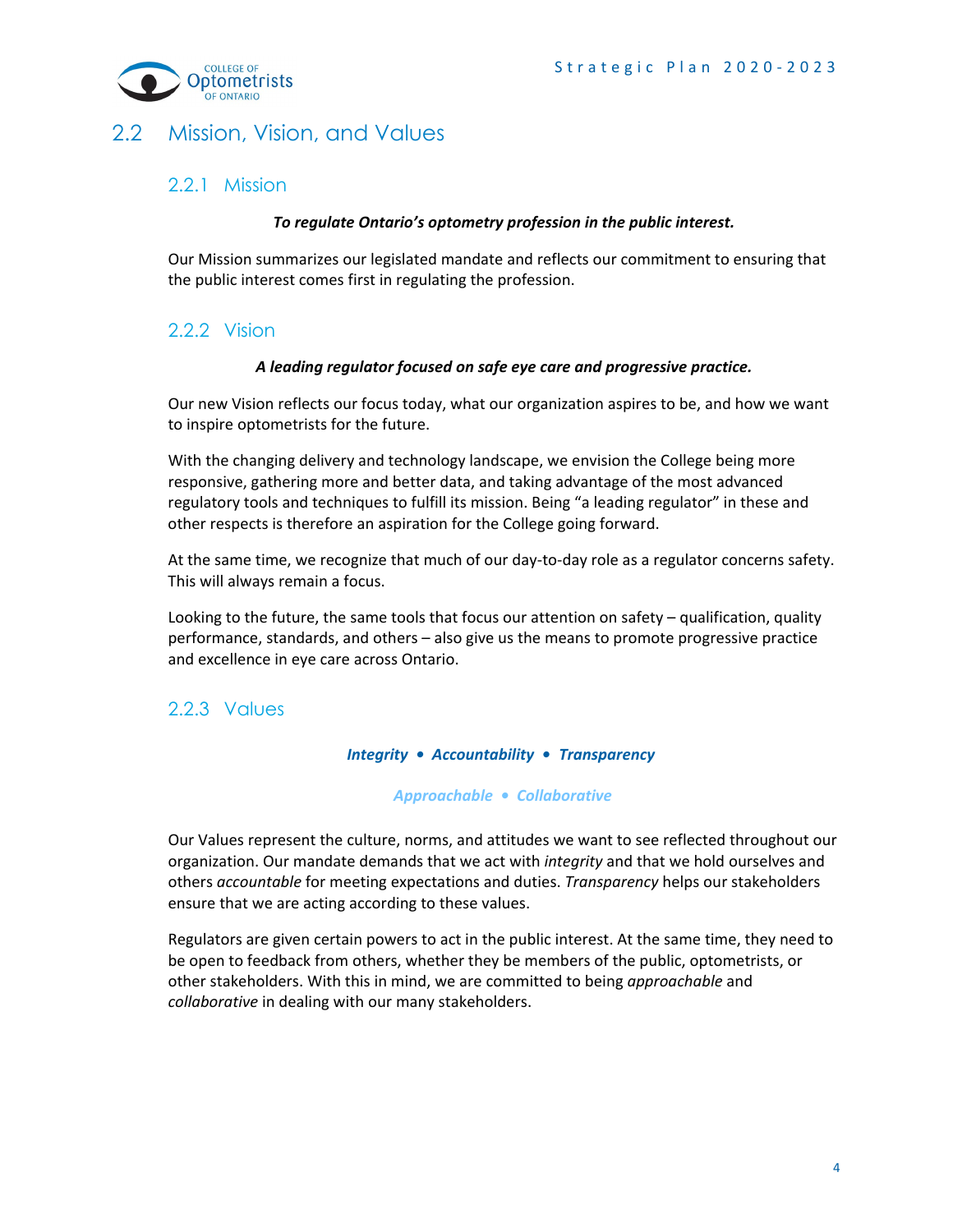

## <span id="page-6-0"></span>2.3 Our Strategic Priorities

While our Mission and Vision guide all the work that we do, the strategic priorities below describe the work that needs to be done over the next three years to accomplish our goals. As our plan suggests, they are interlinked and support one another; the order in which they are presented does not reflect the relative importance of the priorities. Below, we define what they mean in more detail.

### <span id="page-6-1"></span>2.3.1 Quality Professional Care

Providing a regulatory framework that promotes quality professional care is at the core of what we do. With new delivery models and technologies on the horizon, we will actively monitor developments and ensure that our frameworks, standards, and other activities keep pace.

For the College, **Quality Professional Care** means:

- Actively monitoring developments in and ensuring professional standards appropriately reflect emerging delivery models and technologies
- Confirming the entry-to-practice examination ensures safe and competent practitioners
- Developing a renewed quality assurance program
- Guiding and supporting optometrists to maintain practice requirements in Ontario
- Actively investigating and preparing for specialization to achieve high-quality patient care
- Promoting meaningful continuing education, professionalism, and excellent clinical care

### <span id="page-6-2"></span>2.3.2 Risk Focus

Leading regulators focus their activities on the areas of highest risk. One of our four strategic priorities is therefore a focus on risk. Although this is already a natural part of what we do, over the next three years we will be focusing on improving the frameworks and data we use to think about risk. This will permit us to take a more data-informed and evidence-based approach in modernizing regulation and day-to-day decision-making.

#### Our **Risk Focus** means:

- Developing an enterprise risk framework and improving processes to better allocate attention and resources to areas commensurate with the risks they present
- Gathering data to identify and categorize risks
- Making data-informed and evidence-based decisions
- Actively adopting knowledge, techniques and good risk management practices from others

### <span id="page-6-3"></span>2.3.3 Organizational Excellence

From an operational perspective, we will ensure that internal processes are effective and efficient to support both our daily activities and the execution of our other strategic priorities.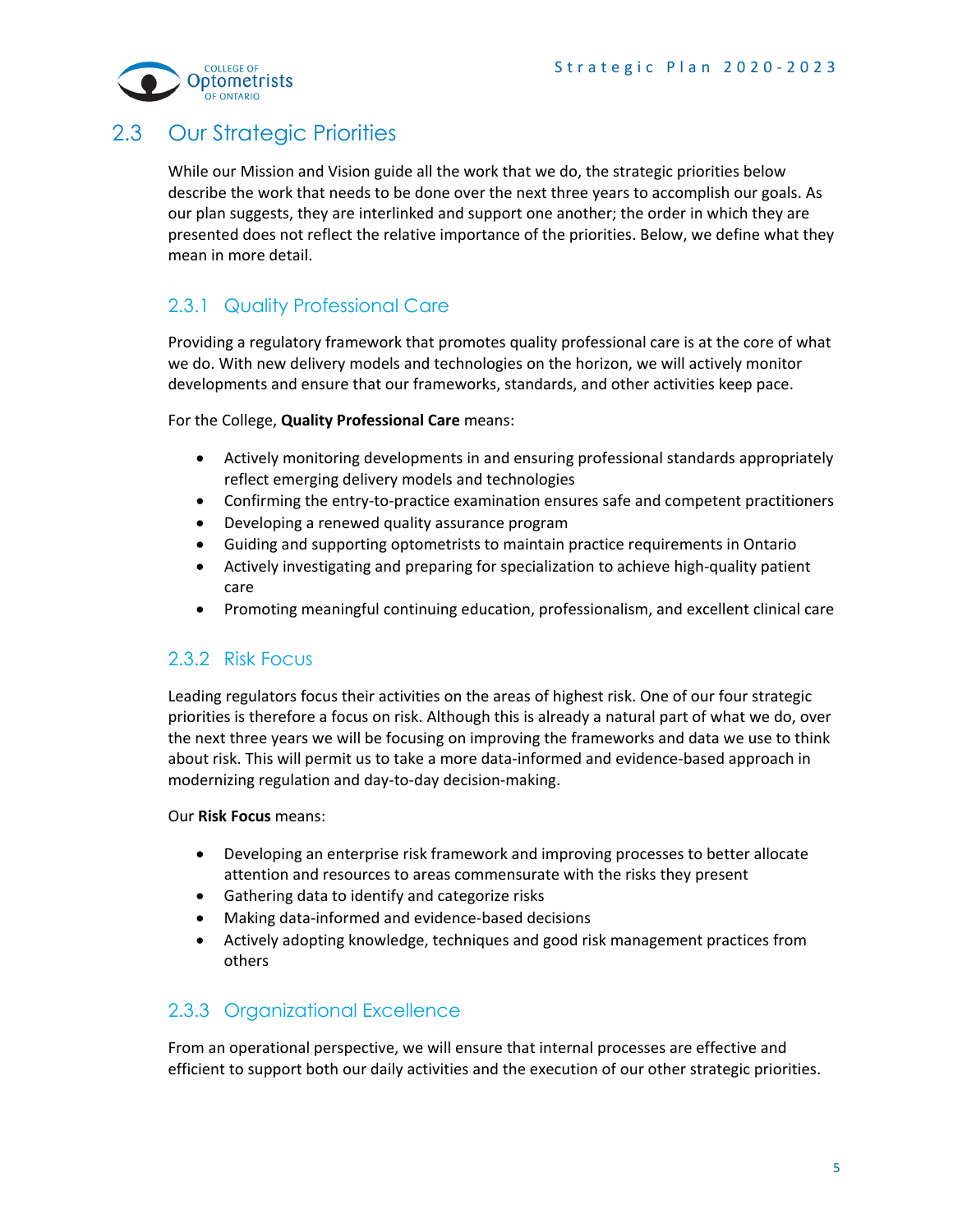

We want to focus on training and empowering our staff and council to create a culture of continuous improvement.

#### **Organizational Excellence** means:

- Increasing efficiency of key regulatory and financial processes
- Improving our IT infrastructure
- Enabling Staff and Council with appropriate training and resources
- Fostering a culture of continuous improvement
- Encouraging collaborative decision-making

#### <span id="page-7-0"></span>2.3.4 Engagement and Partnerships

Given that our environment is always changing, we want to proactively adapt to change and build meaningful partnerships with other organizations and regulators to learn from one another. We will also engage effectively with the public, particularly with diverse populations, to continue to understand the public's needs and expectations as they evolve over time.

#### **Engagement and Partnerships** means:

- Actively consulting with and informing the public, while considering the needs of diverse populations
- Ensuring optometrists understand what is expected from them
- Developing communications that are clear and accessible to all
- Actively collaborating with local, provincial, national and international partners
- Articulating meaningful relationship plans for new and existing stakeholders
- Communicating, learning from and sharing expertise with others

# <span id="page-7-1"></span>3.0 Conclusion

The optometry profession is changing quickly. In recognition of this fact, we believe we have put forward a transformative strategic plan to monitor and navigate these changes in the profession for the public's benefit. We look forward to engaging with you as we go on this journey.